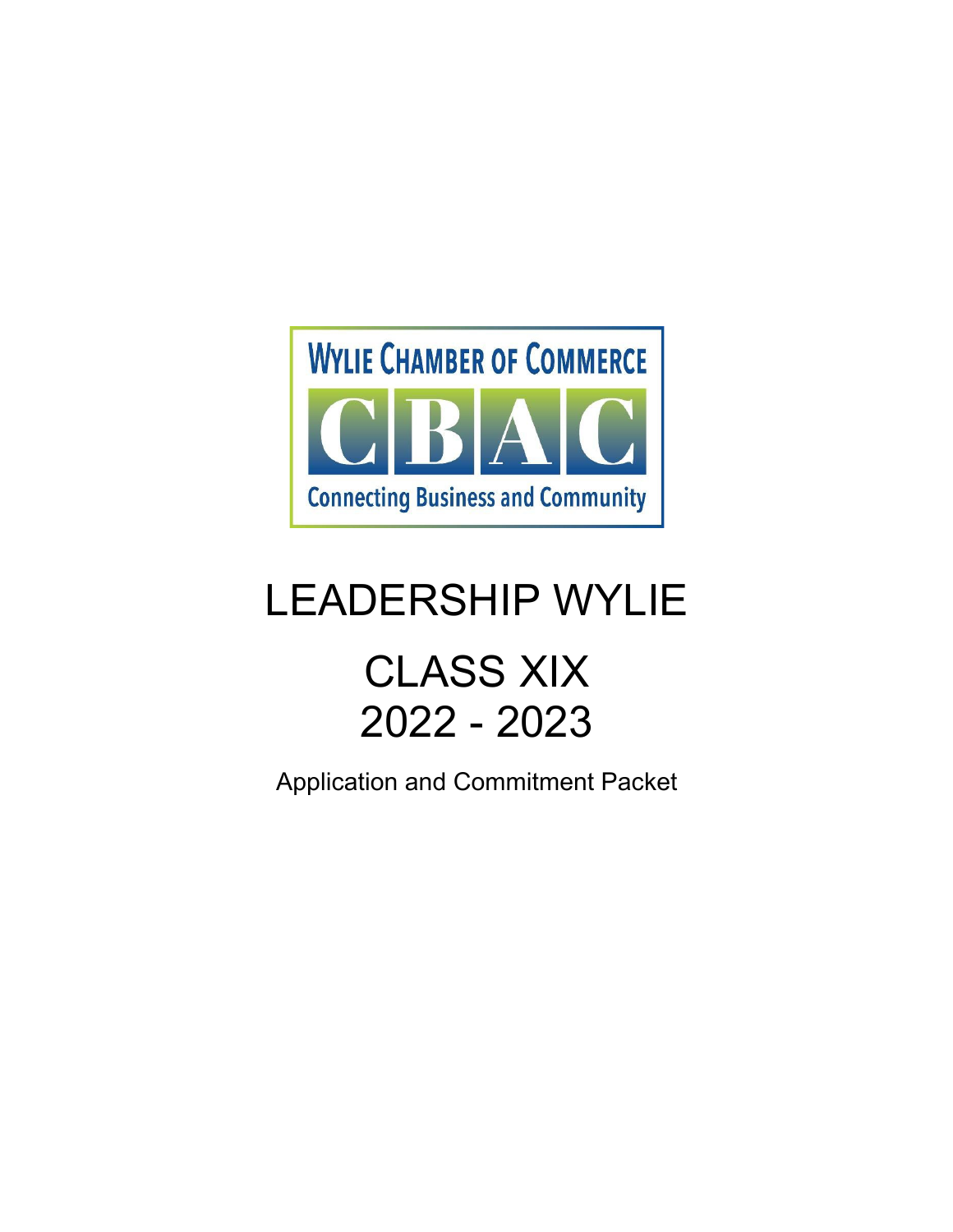

### **Community Orientation & Leadership**

Leadership Wylie is a program offered by the Wylie Chamber of Commerce to any interested individual that meets one of the following criteria:

- Lives within the Wylie City Limits or Wylie ISD boundary;
- Works in Wylie:
- Works for a company outside of the city that impacts Wylie; or
- A member of the Wylie Chamber of Commerce

The purpose of the Leadership Wylie program is to motivate and encourage civic leadership; and to develop personal leadership characteristics and skills. Participants are introduced to the leadership of our community and Collin County and the functions of our local governments. Participants are exposed to numerous activities, individuals, and agencies that impact our community. Each participant is also expected to be actively involved in the choosing and implementation of a class project that benefits the community. Graduates are encouraged to actively contribute to the growth and future of Wylie through personal service.

### **Leadership and Personal Development Training**

Leadership Wylie provides employers with a comprehensive program to identify and train potential leaders within their workplace. Small, medium, and large companies alike benefit from the program. Our program assists, encourages, and motivates employees to develop important leadership skills. Individuals participate in various hands-on learning activities that will help identify and strengthen personal values, visions, and lifelong goals. In short, this program not only produces leaders; it enriches the lives of all who actively participate in the Leadership Wylie Program.

### **Civic Leadership Training**

Leadership Wylie strives to meet the following objectives:

- 1. To inform the participants about the history, government, social needs, and opportunities for improvement in Wylie;
- 2. To introduce the participants to, and establish dialogue with, each other and the current leaders of the community;
- 3. To encourage active participation in future activities which contribute to the growth and betterment of Wylie; and
- 4. To provide current and future employers with a source of knowledgeable and trained leaders who can, and will have a positive impact on the business community.

### **Time Commitment**

- 1. Every participant shall attend every session in its entirety. Emergency absences shall be reported to the program facilitator as soon as possible.
- 2. The Opening Retreat is mandatory.
- 3. Additional time will be required outside of class time for the chosen class project.
- 4. If a participant misses more than a total of more than 18 hours, he/she will not graduate (we reserve the right to make exceptions in special circumstances).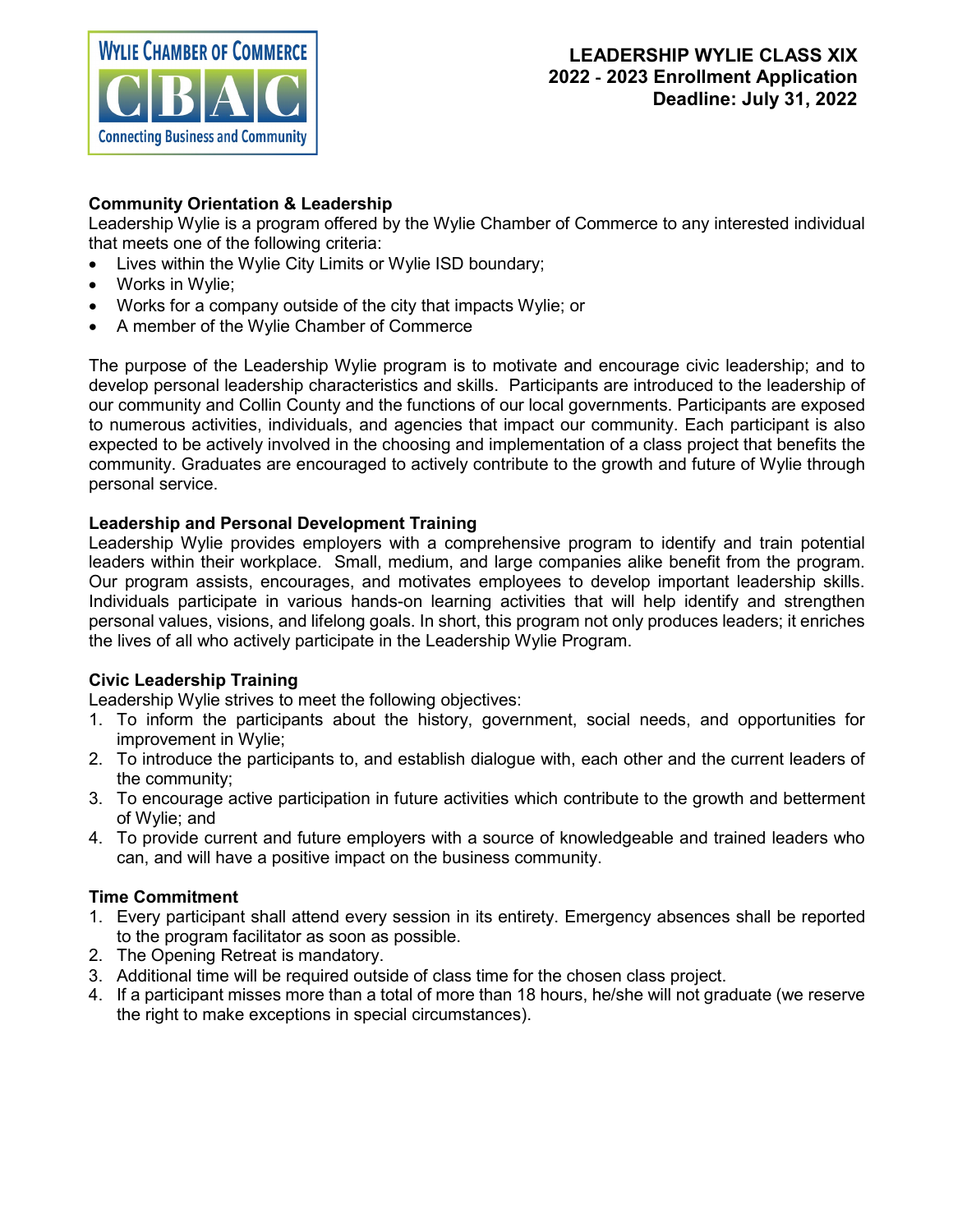

## **LEADERSHIP WYLIE CLASS XIX 2022** ‐ **2023 Enrollment Application Deadline: July 31, 2022**

|                                            | Prefer to be Contacted at: Business □ Home/Personal □                                                                                                                                                    |                                                            |  |                           |  |
|--------------------------------------------|----------------------------------------------------------------------------------------------------------------------------------------------------------------------------------------------------------|------------------------------------------------------------|--|---------------------------|--|
| Check all that Apply: Live in Wylie $\Box$ |                                                                                                                                                                                                          | Live in Wylie ISD $\Box$                                   |  | Work in Wylie $\Box$      |  |
|                                            |                                                                                                                                                                                                          | Work for a company outside Wylie that impacts Wylie $\Box$ |  | Member of Wylie Chamber □ |  |
|                                            | ,我们也不会有什么。""我们的人,我们也不会有什么?""我们的人,我们也不会有什么?""我们的人,我们也不会有什么?""我们的人,我们也不会有什么?""我们的人                                                                                                                         |                                                            |  |                           |  |
|                                            | 1. Have you volunteered your time in the past? Yes______                                                                                                                                                 | No $\rule{1em}{0.15mm}$                                    |  |                           |  |
|                                            | If so, where? $\_\_$                                                                                                                                                                                     |                                                            |  |                           |  |
|                                            | <u> 1989 - Andrea Santa Andrea Andrea Andrea Andrea Andrea Andrea Andrea Andrea Andrea Andrea Andrea Andrea Andr</u><br>2. Where would you like to focus your future community or volunteer involvement? |                                                            |  |                           |  |
|                                            | 3. Why are you interested in participating in Leadership Wylie?                                                                                                                                          |                                                            |  |                           |  |
|                                            | 4. What specific skills and/or knowledge do you want to gain from your participation in Leadership Wylie?                                                                                                |                                                            |  |                           |  |
|                                            |                                                                                                                                                                                                          |                                                            |  |                           |  |
| 5.                                         | Have you participated in another Leadership Program?                                                                                                                                                     |                                                            |  |                           |  |